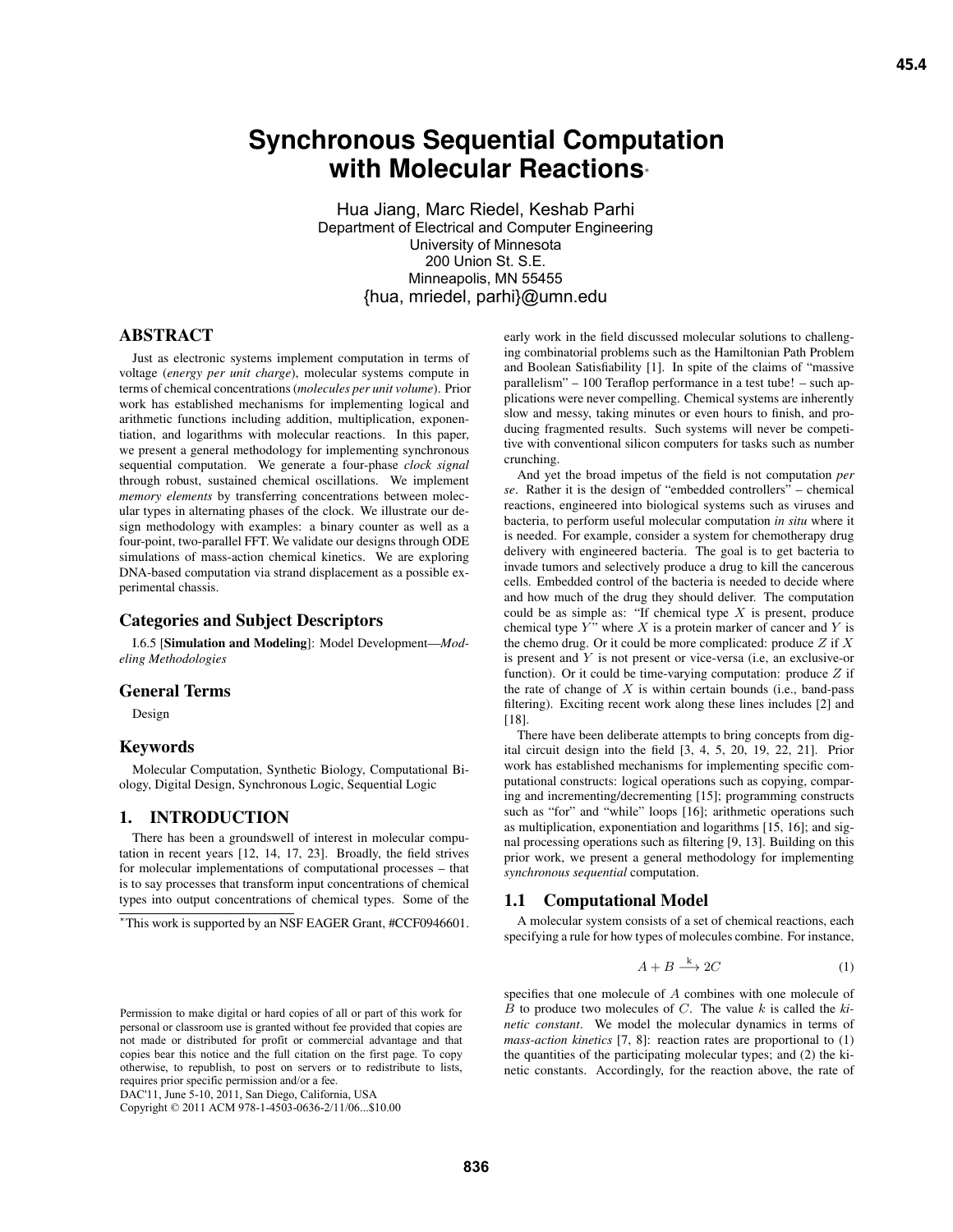change in the concentrations of  $A$ ,  $B$  and  $C$  is

$$
-\frac{d[A]}{dt} = -\frac{d[B]}{dt} = 2\frac{d[C]}{dt} = k[A][B],
$$
 (2)

(here [·] denotes concentration). Most prior schemes for molecular computation depend on specific values of the kinetic constants: the formulas that they compute include the  $k$ 's. This limits the applicability since the kinetic constants are not constant at all; they depend on factors such as cell volume and temperature. So the results of the computation are not robust.

We aim for robust constructs: in our methodology we use only coarse rate categories ("fast" and "slow"). Given such categories, the computation is exact and independent of the specific reaction rates. In particular, it does not matter how fast any "fast" reaction is relative to another, or how slow any "slow" reaction is relative to another – only that "fast" reactions are fast relative to "slow" reactions.

#### 1.2 Organization

The rest of the paper is organized as follows. In Section 2, we present a design methodology for synchronous sequential computation, based on clocking with chemical oscillations. We implement memory elements – flip-flops – by transferring concentrations between molecular types in alternating phases of the clock. In Sections 3 and 4, we present two detailed design examples: a three-bit binary counter and a four-point, two-parallel FFT. In Section 5, we present simulations. Finally, in Section 6, we conclude the paper with a discussion of possible experimental applications and future directions.

## 2. SYNCHRONOUS SEQUENTIAL COMPU-TATION

The general structure of our design is illustrated in Figure 1. As in an electronic system, our molecular system has separate constructs to implement *computation* and *memory*. A clock signal synchronizes transfers between computation and memory. For the computational reactions, we refer the reader to prior work [9, 15, 16]. Operations such as addition and scalar multiplication are straightforward. Operations such as multiplication, exponentiation, and logarithms are trickier. These can be implemented with reactions that implement iterative constructs analogous to "for" and "while" loops. (They do so robustly and exactly, without any specific dependence on the rates.) The main contributions of this paper include a new method for clock signal generation and for implementing memory.

#### 2.1 Clock Generation

In electronic circuits, a clock signal is generated by an oscillatory circuit that produces periodic voltage pulses. For a molecular clock, we choose reactions that produce sustained oscillations in the chemical concentrations. With such oscillations, a low concentration corresponds to logical value of zero; a high concentration corresponds to a logical value of one. Techniques for generating chemical oscillations are well established in the literature. Classic examples include the Lotka-Volterra, the "Brusselator" and the Arsenite-Iodate-Chlorite systems [6, 10]. Unfortunately, none of these schemes are quite suitable for synchronous sequential computation: we require that the clock signal be perfectly symmetrical, with abrupt transitions between the phases.

Here we present a new design for a four-phase chemical oscillator. The clock phases are represented by molecular types  $R(ed)$ ,  $G(reen)$ ,  $B(lue)$ , and  $Y(ellow)$ . First consider the reactions:



Figure 1: Block diagram of a synchronous sequential system.

$$
\begin{array}{c}\n\varnothing \xrightarrow{\text{slow}} & r \\
\varnothing \xrightarrow{\text{slow}} & g \\
\varnothing \xrightarrow{\text{slow}} & b \\
\varnothing \xrightarrow{\text{slow}} & y\n\end{array}\n\qquad\n\begin{array}{c}\nR+r \xrightarrow{\text{fast}} & R \\
G+g \xrightarrow{\text{fast}} & G \\
B+b \xrightarrow{\text{fast}} & B \\
Y+y \xrightarrow{\text{fast}} & Y.\n\end{array}\n\qquad (4)
$$

In Reactions 3, the molecular types  $r$ ,  $g$ ,  $b$ , and  $y$  are generated slowly and constantly. Here the symbol ∅ indicates "no reactants" meaning the products are generated from a large or replenishable source. In Reactions 4, the types  $R$ ,  $G$ ,  $B$ , and  $Y$  quickly consume the types  $r, g, b$ , and  $y$ , respectively. Call  $R, G, B$ , and  $Y$  the *phase signals* and r, g, b, and y the *absence indicators*. The latter are only present in the absence of the former. The reactions

$$
R + y \xrightarrow{\text{slow}} G
$$
  
\n
$$
G + r \xrightarrow{\text{slow}} B
$$
  
\n
$$
B + g \xrightarrow{\text{slow}} Y
$$
  
\n
$$
Y + b \xrightarrow{\text{slow}} R
$$
 (5)

transfer one phase signal to another, in the absence of the previous one. The essential aspect is that, within the RGBY sequence, the full quantity of the preceding type is transfered to the current type before the transfer to the succeeding type begins.

To achieve sustained oscillation, we introduce positive feedback. This is provided by the reactions

$$
2G \xrightarrow{\text{slow}} I_G
$$
\n
$$
R + I_G \xrightarrow{\text{fast}} 3G
$$
\n
$$
2B \xrightarrow{\text{slow}} I_B
$$
\n
$$
G + I_B \xrightarrow{\text{fast}} 3B
$$
\n
$$
2Y \xrightarrow{\text{slow}} I_Y
$$
\n
$$
B + I_Y \xrightarrow{\text{fast}} 3Y
$$
\n
$$
2R \xrightarrow{\text{slow}} I_R
$$
\n
$$
Y + I_R \xrightarrow{\text{fast}} 3R.
$$
\n(6)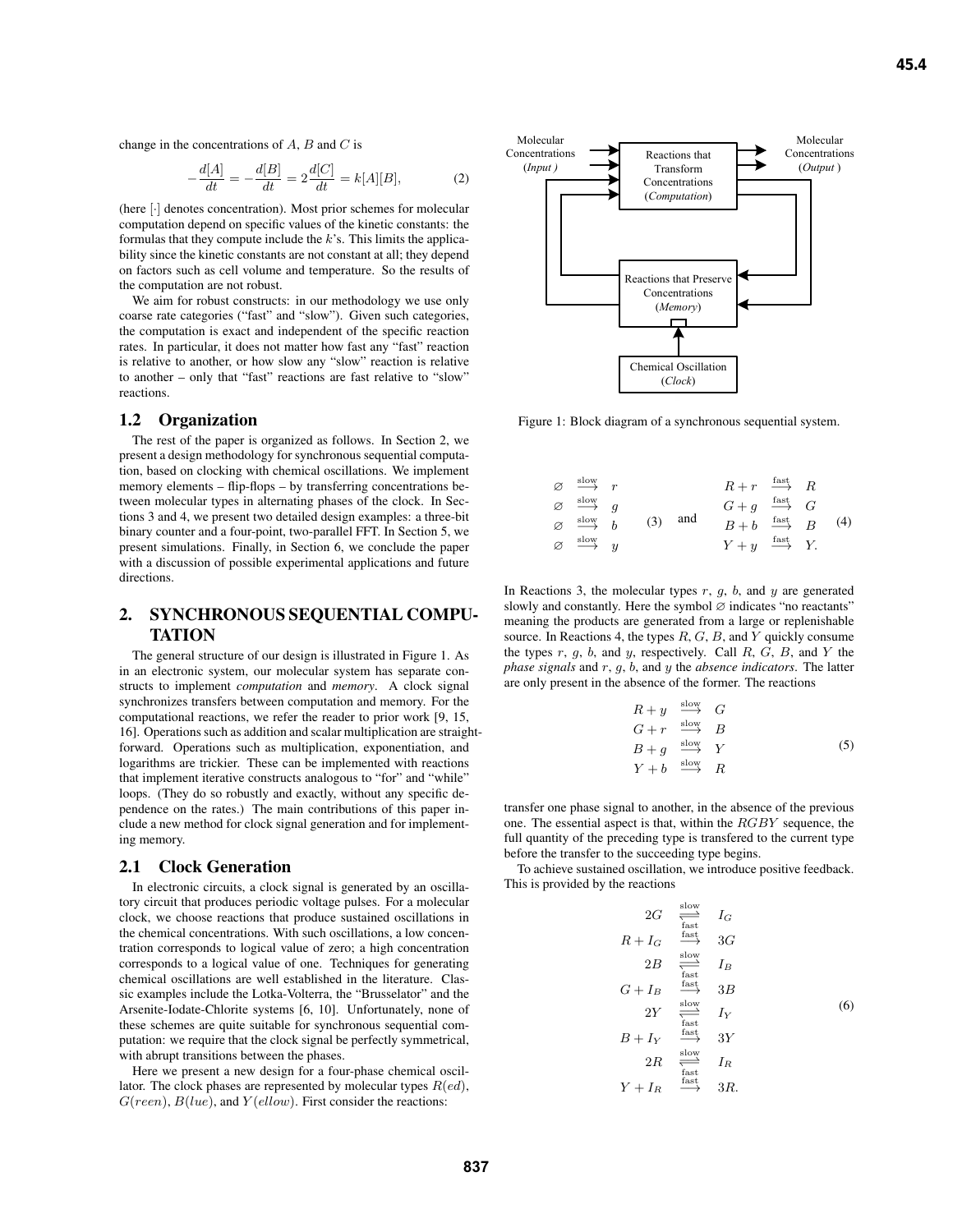

Figure 2: ODE simulation of the chemical kinetics of the proposed clock.

Consider the first two reactions. Two molecules of G combine with one molecule of  $R$  to produce three molecules of  $G$ . The first step in this process is reversible: two molecules of  $G$  can combine, but in the absence of any molecules of  $R$ , the combined form will dissociate back into  $G$ . So, in the absence of  $R$ , the quantity of  $G$  will not change much. In the presence of  $R$ , the sequence of reactions will proceed, producing one molecule of G for each molecule of R that is consumed. Due to the first reaction  $2G \stackrel{\text{slow}}{\longrightarrow} I_G$ , the transfer will occur at a rate that is super-linear in the quantity of  $G$ ; this speeds up the transfer and so provides positive feedback.<sup>1</sup>

Suppose that the initial quantity of  $R$  is set to some non-zero amount and the initial quantity of the other types is set to zero. We will get an oscillation among the quantities of  $R$ ,  $G$ ,  $B$ , and  $Y$ . We choose two nonadjacent phases,  $R$  and  $B$ , as the clock phases.

Our scheme for chemical oscillation works remarkably well. Figure 2 shows the concentrations of  $R$  and  $B$  as a function of time, obtained through ordinary differential equation (ODE) simulations of the Reactions 3, 4, 5 and 6. We note that the  $R$  (red) and  $B$ (blue) phases are non-overlapping.

#### 2.2 Memory

To implement sequential computation, we must store and transfer signals across clock cycles. In electronic systems, storage is typically implemented with flip-flips. In our molecular system, we implement storage and transfer using a two-phase protocol, synchronized on phases of our clock. Every memory unit  $S_i$  is assigned two molecular types  $D'_i$  and  $D_i$ . Here  $D'_i$  is the first stage and  $D_i$  the second.

The blue phase reactions are:

$$
B + D_i \stackrel{\text{fast}}{\longrightarrow} Computations + B \tag{7}
$$
  
Computations 
$$
\stackrel{\text{fast}}{\longrightarrow} D'_j.
$$

Every unit  $S_i$  releases the signal it stores in its second stage  $D_i$ . The released signal is operated on by reactions in *computational modules*. These generate results and push them into the first stages of succeeding memory units. Note that  $D'_j$  molecules will be the first stage of any succeeding memory unit  $S_i$  along the signal path from  $S_i$ .



Figure 3: The two-phase memory transfer scheme.

The red phase reactions are

$$
R + D_j' \stackrel{\text{fast}}{\longrightarrow} D_k + R. \tag{8}
$$

Every unit  $S_j$  transfers the signal it stores in  $D'_j$  to  $D_k$ , preparing for the next cycle. For the equivalent of delay (D) flip-flops in digital logic,  $j = k$ . For other types of memory units, j and k can be different. For example, for a toggle (T) flip-flop,  $S_k$  is the complementary bit of  $S_j: D'_j \longrightarrow D_k$  and  $D'_k \longrightarrow D_j$  toggle the pair of bits in each clock cycle. The transfer diagram for our memory design is shown in Figure 3.

#### 3. A BINARY COUNTER

As our first design example, we present a three-bit binary counter. (It can readily be generalized to an arbitrary number of bits.). The counter consists of three identical stages, each of which processes a single bit. The block diagram of a stage is shown in Figure 4a.

In the *n*th stage, there are two memory units  $T_1^n$  and  $T_0^n$  that form a T flip-flop. The presence of molecules of  $T_1^n$  indicates that this bit is logical one; the presence of molecules of  $T_0^n$  indicates that this bit is logical zero. If we provide a non-zero initial concentration to one of the two types, then either  $T_0^n$  or  $T_1^n$  will always be present. Applying the memory implementation discussed in Section 2.2, we have types  $T_1^{\prime n}$  and  $T_0^{\prime n}$  as the first stages of the memory units.

The red phase reactions are

$$
R + T_1'^n \xrightarrow{\text{fast}} T_0^n + R
$$
  

$$
R + T_0'^n \xrightarrow{\text{fast}} T_1^n + R.
$$
  
(9)

These toggle each bit. The blue phase reactions are

$$
I^{n-1} + T_0^n \xrightarrow{fast} T_0'^n I^{n-1} + T_1^n \xrightarrow{fast} T_1'^n + I^n.
$$
 (10)

These simply feed the output of each T flip-flop back to its input.

Note that the T flip-flops transfer molecules only when there are molecules of  $I^{n-1}$  injected from the previous stage. If the bit is logical one, i.e.,  $T_1^n$  is present, then molecules of  $I^n$  are injected into the next stage.

Figure 4b illustrate three connected stages. Reaction

$$
B + Inj \quad \stackrel{\text{fast}}{\longrightarrow} \quad I^0 + B \tag{11}
$$

transfers the external injection  $Inj$  to  $I^0$  in the blue phase. Since this reaction is the very first of all computational reactions, all injection signals  $I^n$  are generated in the blue phase. Accordingly,  $B$ is not required in Reaction 10, so long as  $I<sup>n</sup>$  is among the reactants.

<sup>&</sup>lt;sup>1</sup>A rigorous discussion of chemical kinetics is beyond the scope of this paper. Interested readers can consult [6].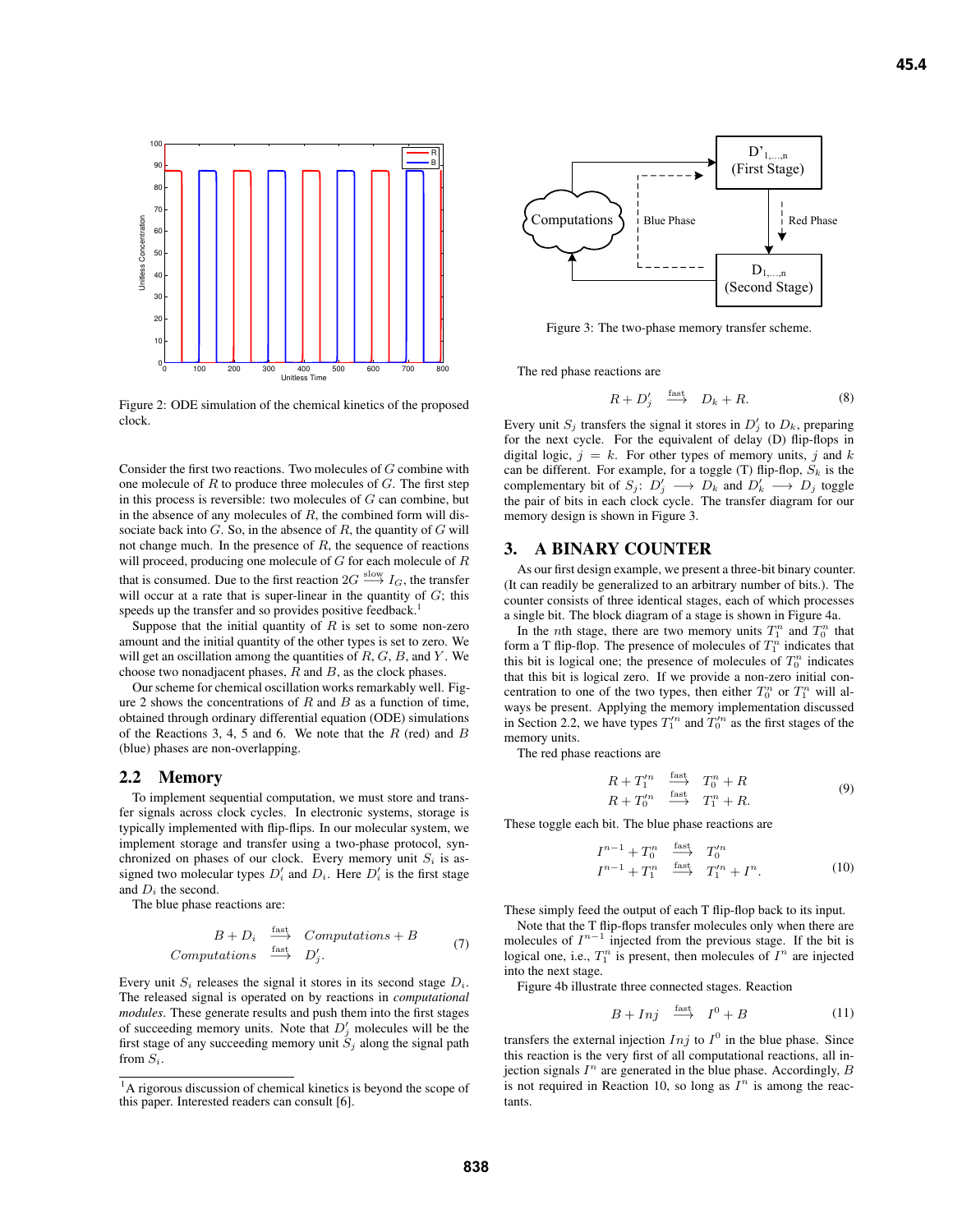

(b) Connecting the stages.

Figure 4: The binary counter.

#### 4. A TWO-PARALLEL FFT DESIGN

CL<sub>K</sub>

We present a second design example, a four-point two-parallel fast Fourier transform (FFT). The FFT operation is canonical in signal processing. Parallel pipelined architectures can be used for high throughput [11]. A block diagram is shown in Figure 5. Assume that the system starts at clock cycle 1. The first two inputs are sampled in cycle 1; the last two inputs are sampled in cycle 2. The system generates the first and third outputs in cycle 3; it generates the other two outputs in cycle 4.

There are four switches in this design. Each selects one of the two incoming signals alternatively in different cycles. To achieve this switching functionality in our molecular design, we use two alternating selection signals. We generate these with a pair of Dflip-flops, as shown in Figure 6. If there is a non-zero initial concentration of  $S'_1$ , then  $S'_0$  and  $S'_1$  will be "turned on" once every two cycles, in alternating fashion, starting with  $S'_1$ . We implement this computation with the following reactions:

$$
R + S'_{0} \xrightarrow{\text{fast}} S_{0} + R
$$
  
\n
$$
R + S'_{1} \xrightarrow{\text{fast}} S_{1} + R
$$
  
\n
$$
B + S_{1} \xrightarrow{\text{fast}} S'_{0} + B
$$
  
\n
$$
B + S_{0} \xrightarrow{\text{fast}} S'_{1} + B
$$
  
\n(12)

The transfer reactions enabled by  $S'_1$  or  $S'_0$  implement the switches. Note that it is  $S'_1$  and  $S'_0$ , not  $S_1$  and  $S_0$ , that enable the switches, because they are generated in the blue phase.



Figure 6: Generating the selection signals.

In this system, signals are complex numbers. Both the real and the imaginary parts can be negative numbers. To represent the signals, each number X is assigned four molecular types  $X_p$ ,  $X_n$ ,  $X_p^*$ , and  $X_n^*$ . The first two are assigned to the real parts:  $X_p$  represents the positive component and  $X_n$  the negative component. The last two are assigned to the imaginary parts:  $X_p^*$  represents the positive component and  $X_n^*$  the negative component. Therefore,  $X = [X_p] - [X_n] + j([X_p^*] - [X_n^*]).$ 

Adders are implemented by assigning input edges and output edges to the same molecular type [9]. Note that there are two negative input edges in the lower two adders. Signals from the negative input edge will be transferred to the opposite component. For example, at the  $n + 1$ st clock cycle,  $M_1$  is transferred to  $O_1$  and  $O_2$ as

$$
S'_{1} + M_{1,p} \xrightarrow{\text{fast}} O_{1,p} + O_{2,n} + S'_{1}
$$
  
\n
$$
S'_{1} + M_{1,n} \xrightarrow{\text{fast}} O_{1,n} + O_{2,p} + S'_{1}
$$
  
\n
$$
S'_{1} + M_{1,p}^{*} \xrightarrow{\text{fast}} O_{1,p} + O_{2,n}^{*} + S'_{1}
$$
  
\n
$$
S'_{1} + M_{1,n}^{*} \xrightarrow{\text{fast}} O_{1,n} + O_{2,p}^{*} + S'_{1}
$$
  
\n(13)

or simply

$$
S_1' + M_1 \stackrel{\text{fast}}{\longrightarrow} O_1 + O_2^- + S_1'. \tag{14}
$$

Also, for each number  $X$ , the reactions

$$
X_p + X_n \xrightarrow{\text{fast}} \varnothing
$$
  
\n
$$
X_p^* + X_n^* \xrightarrow{\text{fast}} \varnothing
$$
 (15)

are required. They cancel out equal concentrations of positive and negative components by transferring them to an external sink.

There is a  $-j$  multiplication in the system. It is implemented by

$$
S'_{1} + M_{2,p} \xrightarrow{\text{fast}} D'_{4,n} + S'_{1}
$$
  
\n
$$
S'_{1} + M_{2,n} \xrightarrow{\text{fast}} D'_{4,p} + S'_{1}
$$
  
\n
$$
S'_{1} + M_{2,p}^{*} \xrightarrow{\text{fast}} D'_{4,n} + S'_{1}
$$
  
\n
$$
S'_{1} + M_{2,n}^{*} \xrightarrow{\text{fast}} D'_{4,p} + S'_{1}
$$
  
\n(16)

or simply

$$
S_1' + M_2 \stackrel{\text{fast}}{\longrightarrow} D_4'^{-*} + S_1' \tag{17}
$$

which transfers real/imaginary parts to imaginary/real parts with opposite polarity.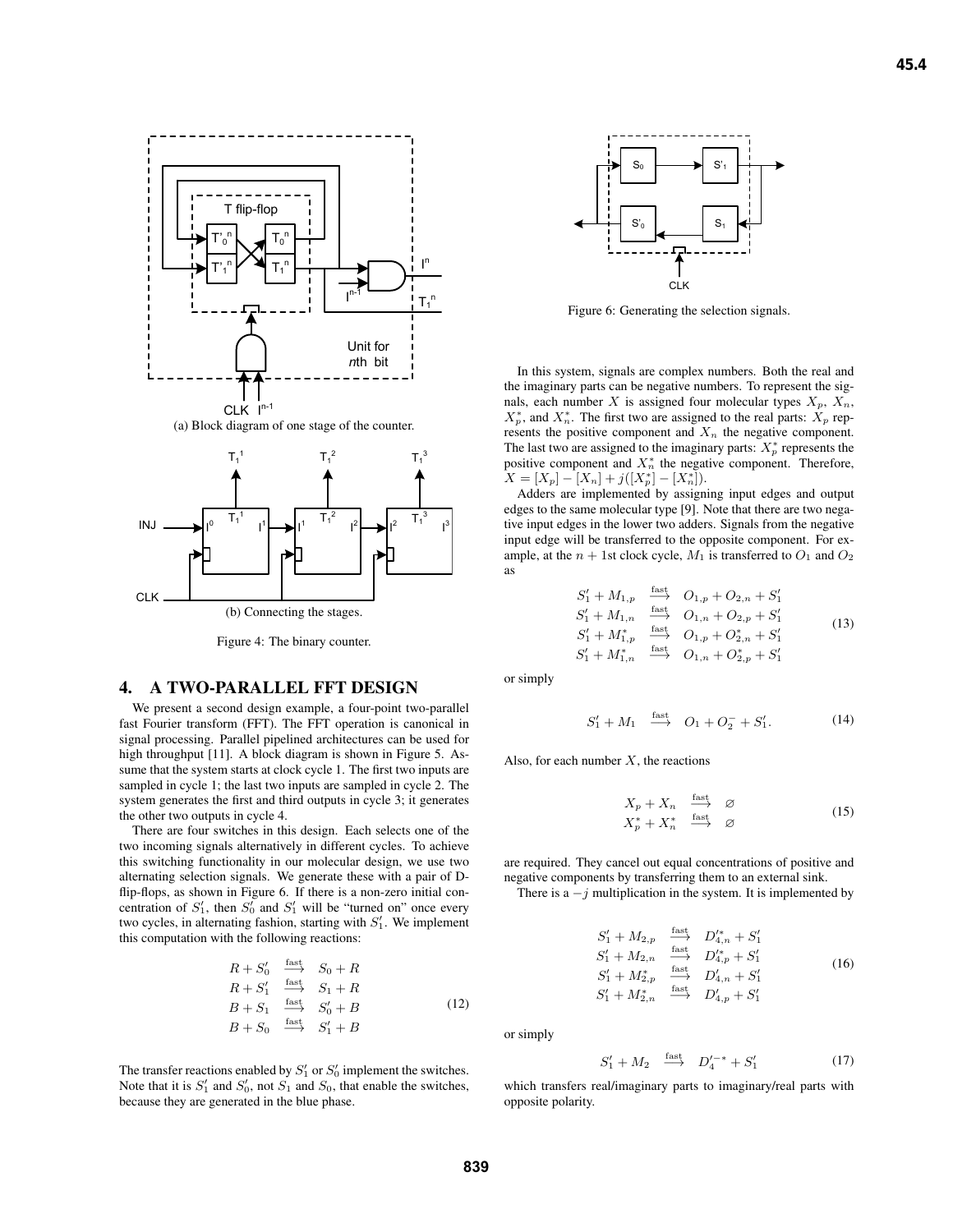

Figure 5: Block diagram of a 4-point pipelined FFT design.

Based on the computational operations discussed above, we have the blue phase reactions

$$
I_{1} + S'_{1} \xrightarrow{\text{fast}} D'_{1} + S'_{1}
$$
\n
$$
I_{1} + S'_{0} \xrightarrow{\text{fast}} M_{1} + M_{2}^{-} + S'_{0}
$$
\n
$$
I_{2} + B \xrightarrow{\text{fast}} D'_{2} + B
$$
\n
$$
D_{2} + S'_{0} \xrightarrow{\text{fast}} D'_{1} + S'_{0}
$$
\n
$$
D_{2} + S'_{1} \xrightarrow{\text{fast}} M_{1} + M_{2}^{-} + S'_{1}
$$
\n
$$
D_{1} + B \xrightarrow{\text{fast}} M_{1} + M_{2} + B
$$
\n
$$
M_{2} + S'_{1} \xrightarrow{\text{fast}} D'_{4} + S'_{1}
$$
\n
$$
M_{1} + S'_{0} \xrightarrow{\text{fast}} D'_{4} + S'_{0}
$$
\n
$$
M_{1} + S'_{1} \xrightarrow{\text{fast}} O_{1} + O_{2}^{-} + S'_{1}
$$
\n
$$
D_{3} + B \xrightarrow{\text{fast}} O_{1} + O_{2}^{-} + S'_{0}
$$
\n
$$
D_{4} + S'_{0} \xrightarrow{\text{fast}} O_{1} + O_{2}^{-} + S'_{0}
$$
\n
$$
D_{4} + S'_{1} \xrightarrow{\text{fast}} D'_{3} + S'_{1}.
$$

Note that  $S'_0$  and  $S'_1$  are generated in the blue phase. It is not necessary to list B if a reaction is enabled by  $S'_0$  or  $S'_1$ .

The red phase reactions are

$$
R + D'_1 \xrightarrow{\text{fast}} D_1 + R
$$
  
\n
$$
R + D'_2 \xrightarrow{\text{fast}} D_2 + R
$$
  
\n
$$
R + D'_3 \xrightarrow{\text{fast}} D_3 + R
$$
  
\n
$$
R + D'_4 \xrightarrow{\text{fast}} D_4 + R.
$$
  
\n(19)

So the full design of the four-point, two-parallel FFT consists of Reactions 12, 18 and 19, together with the positive/negative canceling reactions as well as the clock generation reactions.

#### 5. SIMULATIONS

We present simulation results for the binary counter and for the FFT. For each design, we list our choice of kinetic constants corresponding to "slow" and "'fast" as well as the initial concentrations of the molecular types. We assume that an external source sets the concentrations of the input types to new values at specific intervals. We setup ordinary differential equations corresponding to the mass-action kinetics of the reactions and solve these numerically with MATLAB.

### 5.1 Transient Response

#### *5.1.1 Counter*

For the three-bit counter, we set the initial concentrations of  $T_0^0$ ,  $T_0^1$ , and  $T_0^2$  to 10 (corresponding to bits "000") and R to 100. We

set the initial concentrations of all the other molecular types to 0. We set the concentration of type  $Inj$  to 10 at time points 50, 500, 1000, 1500, 2000, 2500, and 3000. We set  $k_{\text{fast}}$  to 100; and  $k_{\text{slow}}$ to 1. The results of a MATLAB ODE simulation are shown in Figure 7. We see that the bit signals  $T_1^0$ ,  $T_1^1$ , and  $T_1^2$  toggle at



Figure 7: Transient simulation result of the counter.

the correct time points. The system counts the number of injection events from "000" to "111" correctly.

One observation from Figure 7 is that the concentrations of  $T_1^0$ ,  $T_1^1$ , and  $T_1^2$  when the corresponding bit is "1" degrade slowly over time. This is because of slightly overlapped clock phases. There is always a slight leakage in the amount of  $R$  in the blue phase and a slight leakage in the amount of  $B$  in the red phase. This error accumulates over time, due to the feedback loop in each stage of the counter. To mitigate against this, we could select a higher ratio of  $\lambda = \frac{k_{\text{fast}}}{k_{\text{slow}}}$ .

### *5.1.2 FFT*

For our FFT design, we the set initial concentration of  $S'_0$  to 50 and that of R to 100. Recall that  $S'_0$  is transferred to  $S_0$  in the first red phase and  $S_0$  is transferred to  $S'_1$  in first blue phase. So the computation begins with  $S'_1$ . We set the initial concentrations of all the other types to 0. We inject  $I_1$  and  $I_2$  in the red phase. The output types  $O_1$  and  $O_2$  are produced in clock cycle 3, in a blue phase. We clear them out in following red phase. We set  $k_{\text{fast}}$  to 100; and  $k_{slow}$  to 1. The results of a MATLAB ODE simulation are shown in Figure 8. The inputs are a sequence of real numbers {10, 15, 10 ,0}. The outputs are {35, -15j, 5, 15j}, as shown in the figure.

Since there is no feedback in the FFT architecture, no error due to the leakage of  $R$  and  $B$  accumulates.